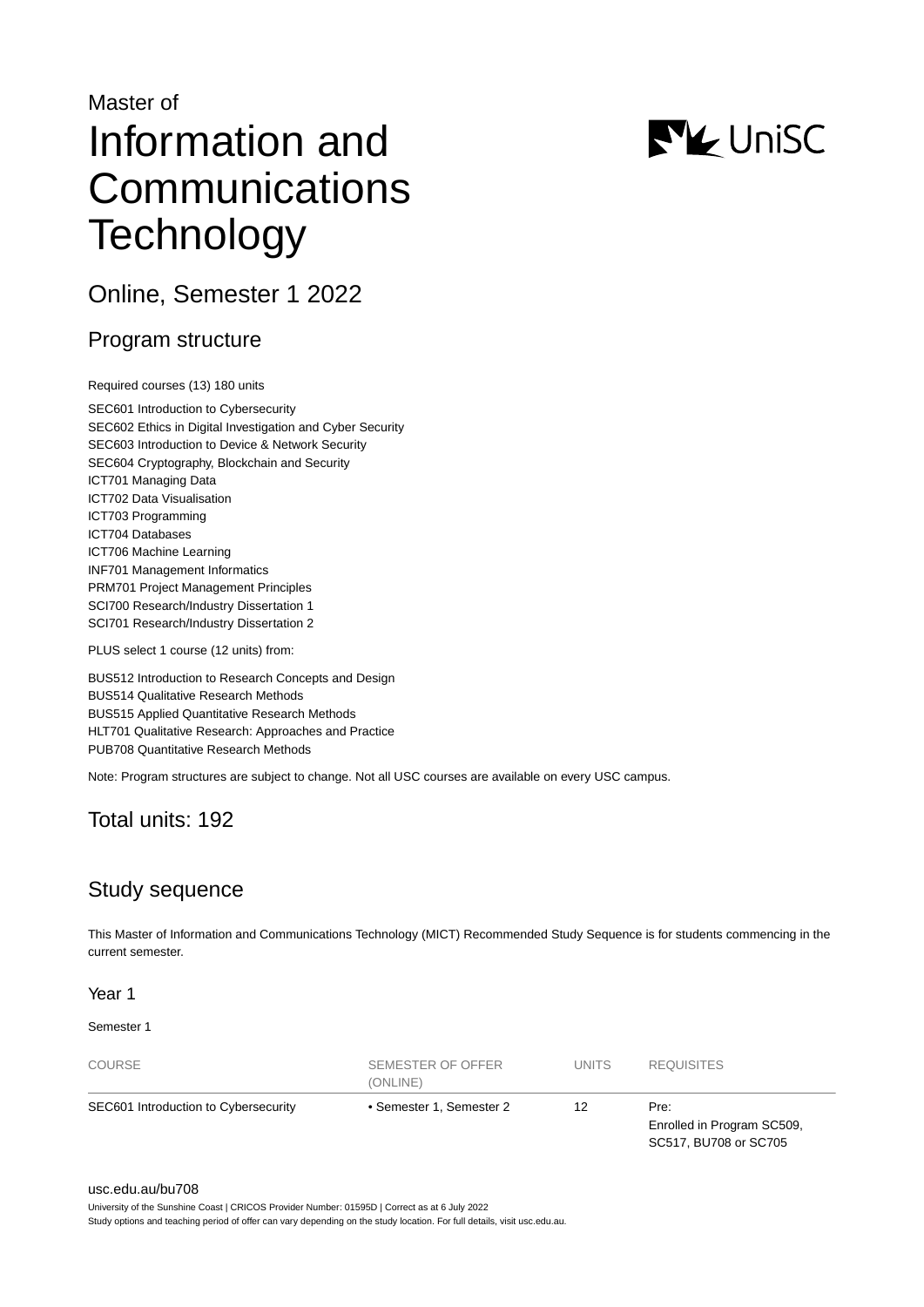| SEC602 Ethics in Digital Investigation and Cyber • Semester 1<br>Security |             | 12 | Pre:<br>Enrolled in Program SC509,<br>SC517, BU708 or SC705.                                                                                       |
|---------------------------------------------------------------------------|-------------|----|----------------------------------------------------------------------------------------------------------------------------------------------------|
| <b>ICT701 Managing Data</b>                                               | • Session 3 | 12 | Pre:<br>Enrolled in a Postgraduate<br>Program                                                                                                      |
| <b>INF701 Management Informatics</b>                                      | • Session 2 | 12 | Pre:<br>Enrolled in any PGRD Program<br>or (enrolled in Program SC410)<br>or SC411 and 280 units<br>completed towards either of<br>these programs) |

## Semester 2

| <b>COURSE</b>                                       | SEMESTER OF OFFER<br>(ONLINE) | <b>UNITS</b> | <b>REQUISITES</b>                                           |
|-----------------------------------------------------|-------------------------------|--------------|-------------------------------------------------------------|
| SEC603 Introduction to Device & Network<br>Security | • Semester 2                  | 12           | Pre:<br>Enrolled in Program SC509,<br>SC517, SC705 or BU708 |
| SEC604 Cryptography, Blockchain and Security        | • Semester 2                  | 12           | Pre:<br>Enrolled in SC509, SC517,<br>SC705 or BU708         |
| ICT702 Data Visualisation                           | • Session 6                   | 12           | Pre:<br>Enrolled in a Postgraduate<br>Program               |
| ICT703 Programming                                  | • Semester 2                  | 12           | Pre:<br>Enrolled in a Postgraduate<br>Program               |

## Year 2

### Semester 1

| <b>COURSE</b>                               | <b>SEMESTER OF OFFER</b><br>(ONLINE) | <b>UNITS</b> | <b>REQUISITES</b>                                                                                                                     |
|---------------------------------------------|--------------------------------------|--------------|---------------------------------------------------------------------------------------------------------------------------------------|
| <b>ICT704 Databases</b>                     | • Semester 1                         | 12           | Pre:<br>ICT701 and enrolled in a<br>Postgraduate Program.                                                                             |
| ICT706 Machine Learning                     | • Semester 1                         | 12           | Pre:<br><b>ICT703</b>                                                                                                                 |
| <b>PRM701 Project Management Principles</b> | • Session 3                          | 12           | Pre:<br>Enrolled in any PGRD Program<br>or (enrolled in Program SC410<br>or SC411 and 280 units<br>completed towards this<br>Program) |

PLUS select course from:

[usc.edu.au/bu708](https://www.usc.edu.au/bu708) University of the Sunshine Coast | CRICOS Provider Number: 01595D | Correct as at 6 July 2022 Study options and teaching period of offer can vary depending on the study location. For full details, visit usc.edu.au.